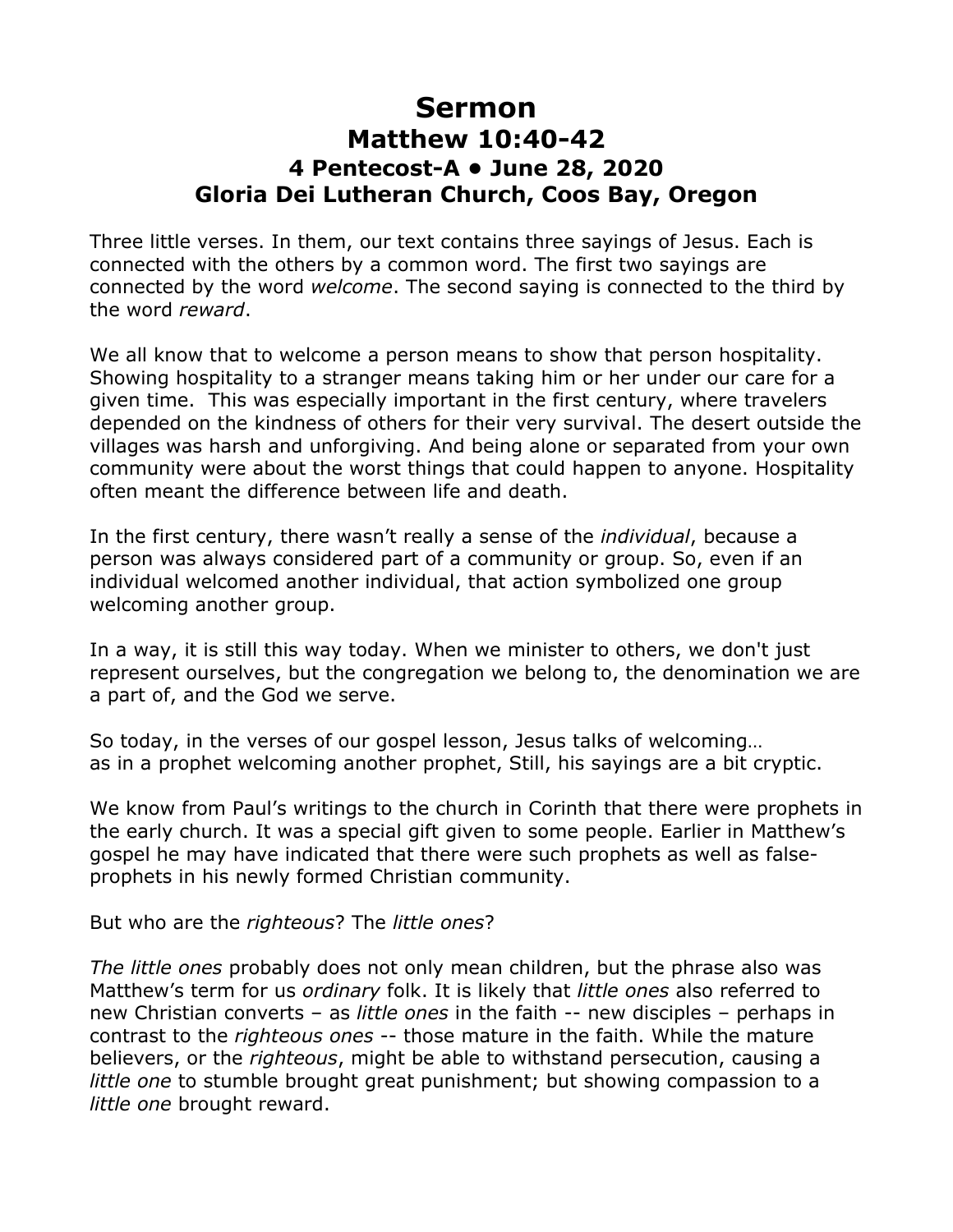How would the way we minister to each other be any different if we understood that we are Christ's presence in the world? What if we understand the term "Christian" as "little Christ"? What if the way we treat other believers is the way we are treating Christ?

So Jesus' words here could be a call for us to reexamine our faith and how it is that we live out that faith daily. Jesus is asking his disciples to live out their baptismal calling. Could it be that the call is extended to us? **I think the answer is a resounding, yes.**

But what does this mean for us today?

If we are being called to be one of Jesus' disciples, what are we supposed to do?

My guess is that Jesus wants us to get outside ourselves and help others.

To minister to those in need.

Does becoming a disciple of Jesus mean leaving our families?

For most of us, no. But for me, it did.

We don't have to go far to find people to help.

There are lots of things we can do here at home.

And there are lots of things we are already doing.

- Things like providing a place here for student intern pastors to learn how to lead a congregation is an important service to them and to our larger Church.
- Things like empowering our youth by sending them to the national youth gathering or providing a safe place for the younger ones in our community to learn about Jesus in Sunday School and Vacation Bible School.
- Things like supporting the Deveraux Center, the community mission here in Coos Bay that is a day center for those who are mentally ill and/or homeless by offering showers, laundry, hot meals and housing case management.
- Things like hosting meals for seniors via Senior Café and WELCA and Thanksgiving. And when COVID-19 made those things not possible, funds were directed into food cards for seniors and the needy. Not only has some of the Coquille Tribe grant money been funneled into gift cards, but Gloria Dei has also received more than \$2500 that has been designated specifically to purchase gift cards for those who need help.
- Things like members, Lynn Danner and Doris Smith, faithfully sewing hundreds of masks to be given to this community, to medical personnel and to others.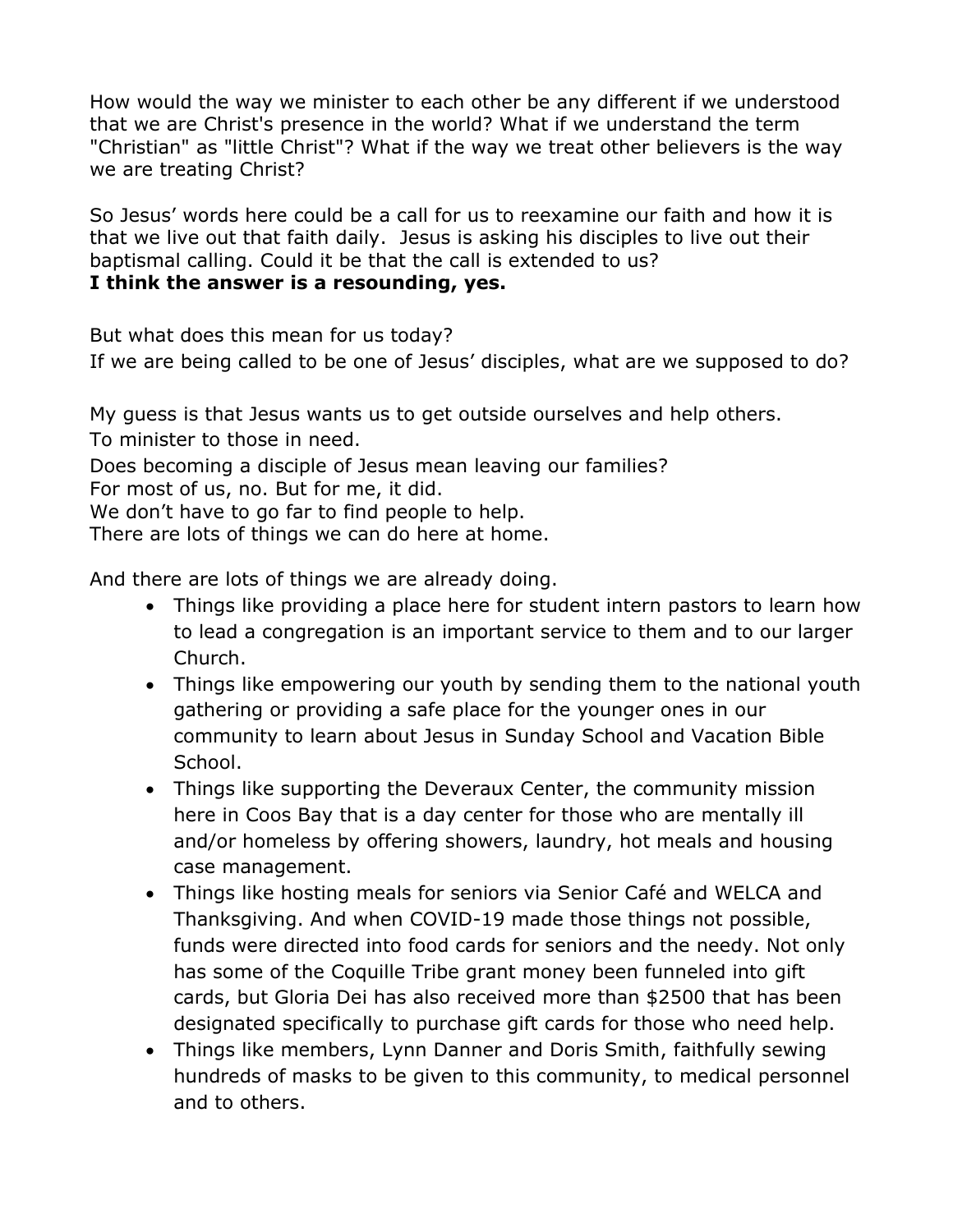- Things like announcing to the community that the congregation of Gloria Dei is a welcoming place, specifically to those such as the LGBTQIA+ community, some of whom have been hurt by the church of their youth and assume that "All are Welcome" means everyone BUT me.
- And things like showing up for and listening to our siblings of color.

Are there other ways we can help? Other things we can do?

One of the great things about being a church is that there is strength in numbers and there are usually an abundance of great ideas. And maybe recognizing our privilege and paring down our lifestyle might be a couple of places to start. But even if we can't do these things, we can do something. We can practice discipleship.

Several summers ago, just before I was to report for my year of internship at United Lutheran Church in Eugene, Oregon, Tom Dodd, the pastor told me that the church council and some of the members were reading a book called *PoWeR SuRGe*. The book by Michael Foss detailed six marks of discipleship that people could incorporate into their lives to reinvigorate their faith *and* their church.

Power Surge is just a phrase to help us remember the six marks of discipleship – the things that we are to do as followers of Jesus.…

**P**ray daily, **W**orship weekly, **R**ead the Bible, **S**erve others inside and outside the church, be in **R**elationship with others to encourage spiritual growth, and **G**ive of our own time and talents.

During my second year at seminary, I was lucky enough to secure a part-time job as the church secretary for Resurrection, one of our Lutheran Churches in Oakland, served by the amazing Pastor Lucy Kolin. One day as I stood in the crowded post office waiting to buy a roll of stamps for the church office, the woman in line in front of me, a young Black woman with a small child, struck up a conversation with me.

We exchanged pleasantries and then she asked me,

"Do you know Jesus?" Her question caught me by surprise.

After all, *I* was the one in seminary, *I* worked at a church and *I* was preparing to go on internship the next year. Wasn't talking about Jesus *MY* job?

Yeah, as a baptized Christian, it's my *JOB*. Here was this woman, this stranger, actually *doing* what we are all commanded to do -asking me the question that seems so simple. Yet we know that asking it involves great risk. She could have been drawn into an argument, embarrassed, or worse, been insulted and ridiculed.

I think *that's* our fear, and why most of us never ask the question. Why I didn't talk to the woman in the post office first? We may be afraid that our motives will be suspect and the person with whom we hope to share will embarrass us.